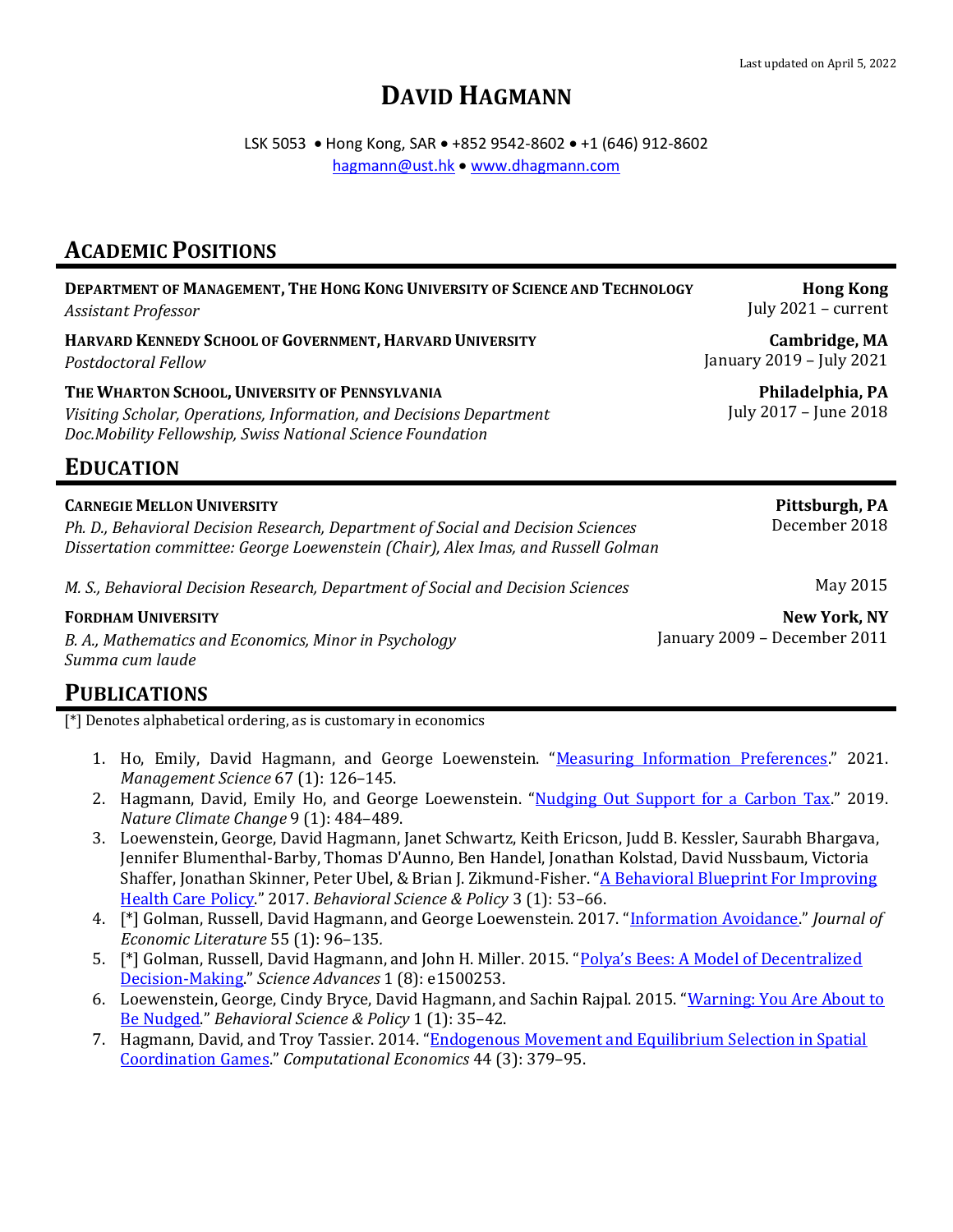# **INVITED PRESENTATIONS**

*2022:* HKUST BizTalks

*2021:* Harvard Law School, HKUST BizTalks

*2020:* The Hong Kong University of Science and Technology; Bocconi University

*2019:* University of Montreal, Department of Political Science; University of Montreal, Department of Chemical Engineering

*2018:* London School of Economics; Kennedy School of Government; Indiana University Bloomington

*2017:* University of Nottingham; University of West Bohemia, Department of Sociology; University of Economics Prague; Tilburg University, Experimental Economics Seminar; Maastricht University, Department of Finance;

West Virginia University, Department of Psychiatry, Grand Rounds Seminar

2016: Center for Advanced Hindsight, Duke University

#### **CONFERENCE PRESENTATIONS**

*2021:* New England Managerial Decision Making Symposium, Hong Kong JDM Day (organizer)

*2020:* Symposium on Markets and Sustainability (Groningen), Cognitive Economics Society (virtual), International Association for Conflict Management (virtual), Society for Judgment and Decision Making

*2019:* Cognitive Economics Society (keynote), Workshop on Beliefs about Society and Politics, American Economic Association (ASSA)

*2018:* Society for Judgment and Decision Making, Behavioral Science and Policy Association; PolText, Hungarian Academy of Sciences; Potential Innovators in Healthcare, Indiana University Kelley School of Business; International PhD Conference in Economics, Leicester University; Center for Experimental Social Science, New York University

*2017:* Society for Judgment and Decision Making; Economic Science Association; Penn Center for Health Incentives and Behavioral Economics; Stanford Institute for Theoretical Economics (SITE), Experimental Economics Session; Opinion Dynamics and Collective Decisions; Early Career Behavioral Economics Conference; Thurgau Experimental Economics Meeting

*2016:* Society for Judgment and Decision Making; Penn Center for Health Incentives and Behavioral Economics; Foundations of Utility and Risk; Exploring Ignorance Symposium; Whitebox Advisors Graduate Student Conference, Yale University; Network for Integrated Behavioural Science

2015: International PhD Conference in Economics, Leicester University; Society for Judgment and Decision Making; Economic Science Association; Penn Center for Health Incentives and Behavioral Economics; Subjective Probability, Utility, and Decision Making (SPUDM)

*2014:* Society for Judgment and Decision Making; Penn Center for Health Incentives and Behavioral Economics; Network for Integrated Behavioural Science

*Prior to 2014:* Computational Social Science Society of America Annual Conference (2011, 2012, 2013); Eastern Economic Association Annual Conference (2012)

### **TEACHING EXPERIENCE**

| <b>Business Ethics and the Individual</b>                                   | Spring 2022 |
|-----------------------------------------------------------------------------|-------------|
| <b>Data Science for All: Empowerment, Teaching Fellow</b>                   | Winter 2020 |
| <b>Summer Institute in Computational Social Science (MIT), co-organizer</b> | Summer 2019 |

#### **REVIEWER ACTIVITY**

**Psychology:** Organizational Behavior and Human Decision Processes, JPSP, Journal of Behavioral Decision Making, Journal of Experimental Psychology: Applied, Social Psychological and Personality Science, Social and Personality Psychology Compass, Decision, Cognition

**Economics:** Journal of Public Economics, AEJ Micro, Games and Economic Behavior, Experimental Economics, Journal of Economic Psychology, Journal of Economic Behavior & Organization, Economic Journal

**Interdisciplinary:** Management Science, National Science Foundation, MIT Press, Behavioural Public Policy, Science Advances, Nature Climate Change, Climatic Change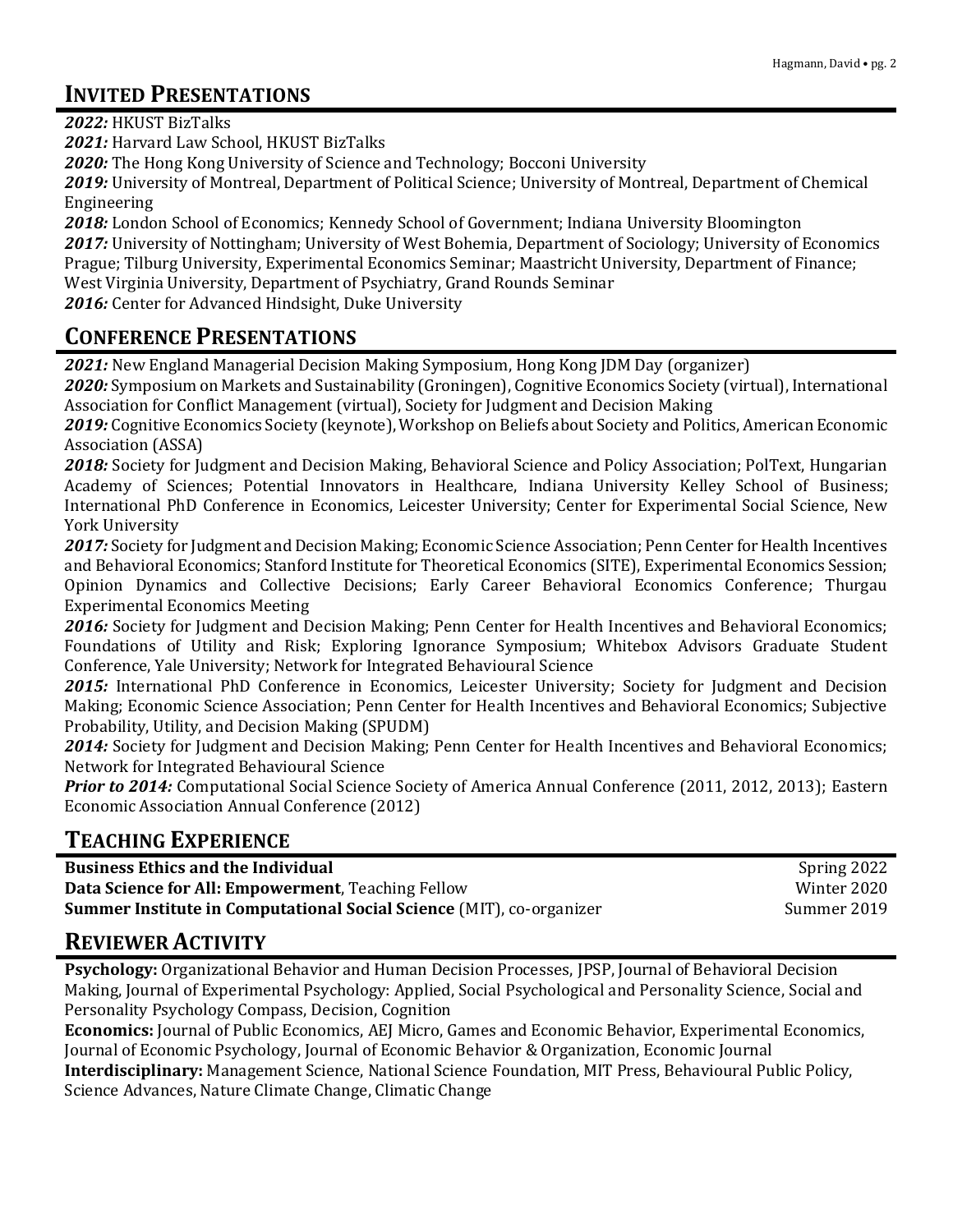#### Hagmann, David • pg. 3

# **WORKSHOPS**

| <b>RUSSELL SAGE FOUNDATION</b>                                                                                                                                                        | Durham, NC                       |
|---------------------------------------------------------------------------------------------------------------------------------------------------------------------------------------|----------------------------------|
| Summer Institute in Computational Social Science                                                                                                                                      | <b>June 2018</b>                 |
| <b>BERKELEY INITIATIVE FOR TRANSPARENCY IN THE SOCIAL SCIENCES</b>                                                                                                                    | <b>Amsterdam, Netherlands</b>    |
| Research Transparency and Reproducibility Training (RT2)                                                                                                                              | April 2018                       |
| <b>BRIQ WORKSHOP</b>                                                                                                                                                                  | <b>Bonn, Germany</b>             |
| Institute on Behavior & Inequality                                                                                                                                                    | <b>July 2017</b>                 |
| BEHAVIORAL INSIGHTS GROUP, HARVARD UNIVERSITY                                                                                                                                         | Boston, MA                       |
| <b>BIG Ideas Workshop</b>                                                                                                                                                             | <b>June 2017</b>                 |
| BEHAVIORAL INSIGHTS GROUP, HARVARD UNIVERSITY                                                                                                                                         | Boston, MA                       |
| <b>BIG Ideas Workshop</b>                                                                                                                                                             | August 2015                      |
| <b>RUSSELL SAGE FOUNDATION</b>                                                                                                                                                        | <b>Waterville Valley, NH</b>     |
| Summer Institute in Behavioral Economics                                                                                                                                              | June 2014 - July 2014            |
| RADY SCHOOL OF MANAGEMENT, UC SAN DIEGO                                                                                                                                               | San Diego, CA                    |
| Spring School in Behavioral Economics                                                                                                                                                 | March 2014                       |
| NEW YORK UNIVERSITY, ABU DHABI                                                                                                                                                        | Abu Dhabi, UAE                   |
| Winter Experimental Social Sciences Institute                                                                                                                                         | January 2014                     |
| <b>MARTINOS CENTER FOR BIOMEDICAL ENGINEERING</b>                                                                                                                                     | Boston, MA                       |
| fMRI Visiting Fellowship                                                                                                                                                              | October 2013                     |
| <b>FULLERTON UNIVERSITY</b>                                                                                                                                                           | <b>Fullerton, CA</b>             |
| Advanced Training in Web-Based Research                                                                                                                                               | August 2013                      |
| KENNEDY SCHOOL OF GOVERNMENT, HARVARD UNIVERSITY<br>Workshop on Behavioral Economics and Public Policy<br>First prize in a group research design competition (\$1,000 research grant) | <b>Boston, MA</b><br>August 2013 |
| <b>AMERICAN ECONOMIC ASSOCIATION CONTINUING EDUCATION</b>                                                                                                                             | Denver, CO                       |
| Development Economics, with Anne Case and Angus Deaton                                                                                                                                | January 2011                     |
| <b>PROGRAMMING EXPERIENCE</b>                                                                                                                                                         |                                  |
| Languages: R, Python, SQL, PHP, Javascript                                                                                                                                            |                                  |

**Typesetting:** Rmarkdown, LaTeX

# **SERVICE**

| $\sim 100$ | Organizer of the inaugural Hong Kong Judgment & Decision Making Conference    | 2021       |
|------------|-------------------------------------------------------------------------------|------------|
| $\sim 100$ | Scientific selection committee, Cognitive Economics Society                   | 2019, 2020 |
| $\sim 100$ | Co-organizer of the Summer Institute for Computational Social Science, Boston | 2019       |
|            | Behavioral Science and Policy Association Fellow, Health Working Group        | 2016-2017  |
|            |                                                                               |            |